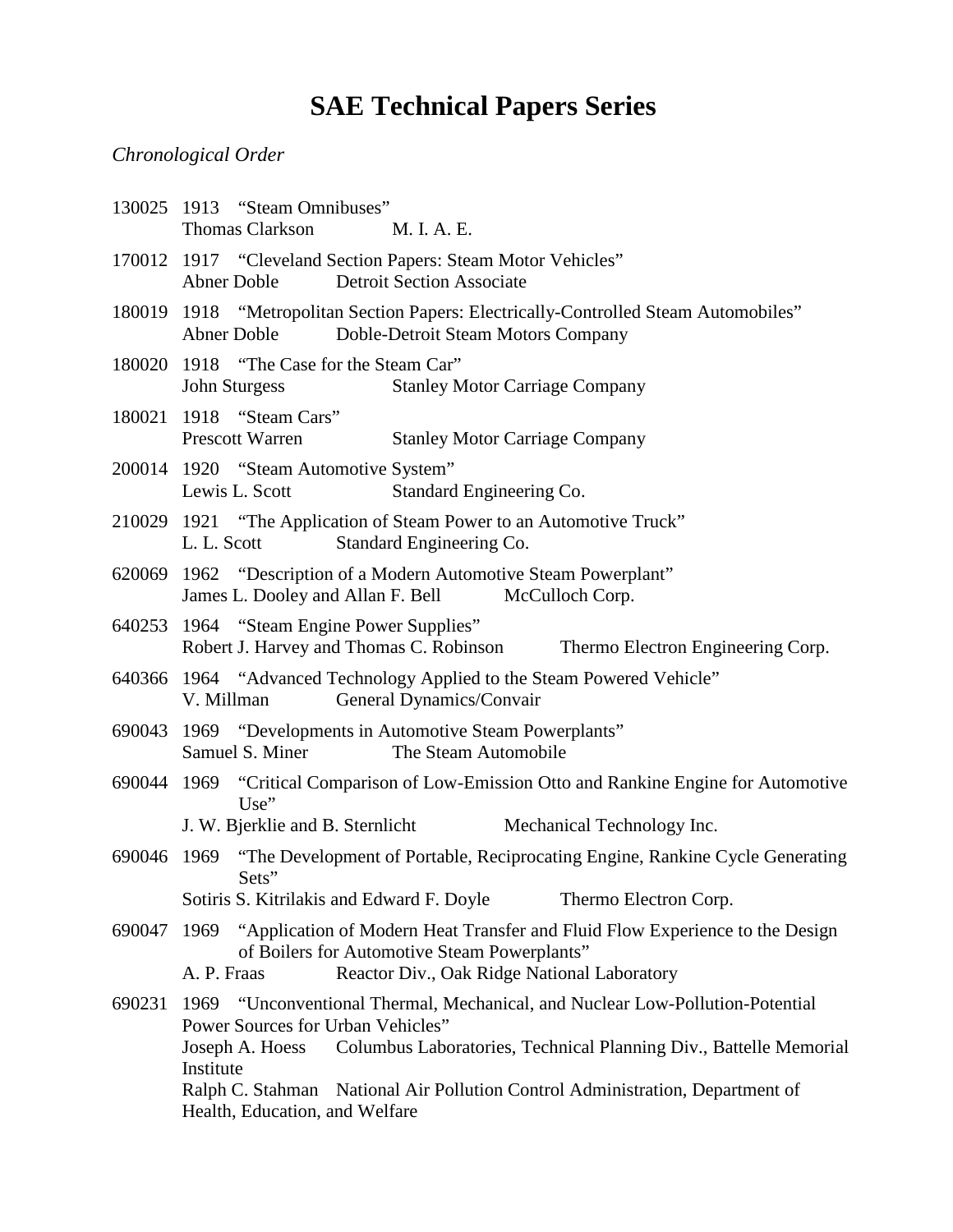690062 1969 "Demonstration of a Self-Contained Organic Rankine Silent Engine" V. R. Degner and W. W. Velie, Rocketdyne Div., North American Rockwell Corp. 700116 1970 "The Effect of Swirl Flow upon the Performance of Monotube Steam Generators" J. R. Peterson General Electric Co. 700117 1970 "Una-Spray Burner – An Advanced Burner for External Combustion Engines" R. E. Bedford North American Rockwell Corp. 700118 1970 "Control of Mobile Steam Powerplants" A. P. Fraas Union Carbide Corp. 700120 1970 "Where Closed Rankine Cycles Fit – with Examples of Automotive APS and Portable GPS" John Bjerklie and Beno Sternlicht Mechanical Technology, Inc. 700159 1970 "Performance Tests of a Small, High-Speed Steam Engine" C. V. Burkland and C. R. Halbach CCL Aerospace Corp. 700162 1970 "Some Developments in Small Reciprocating Rankine-Cycle Engines Using Organic Working Fluids" E. F. Doyle, T. LeFeuvre, and R. J. Raymond Thermo Electron Corp. 700163 1970 "The Design Features of the GM SE-101 – A Vapor-Cycle Powerplant" P. T. Vickers, C. A. Amann, H. R. Mitchell, and W. Cornelius, Research Labs., GM Corp. 700662 1970 "Fuels and Lubricants for Steam Propulsion Systems" T. O. Wagner American Oil Company 700670 1970 "General Motors' Steam Powered Passenger Cars – Emissions, Fuel Economy and Performance" P. T. Vickers, J. R. Mondt, W. H. Haverdink and W. R. Wade General Motors Research Laboratories 719110 1971 "A compact Supercritical Steam Engine for Automotive Power" R. E. Engdahl and E. S. Tillman Energy Research Corp. 720053 1972 "A Rankine Cycle Engine with Rotary Heat Exchangers" William A. Doerner, Roy J. Dietz, Oral R. VanBuskirk, Stanley B. Levy, Philip J. Rennolds, and Max F. Bechtold E. I. du Pont de Nemours and Co. 720682 1972 "The Demonstration of an External Combustion Engine in a City Bus" Richard D. Burtz and Rodney L. Burton Steam Power Systems, Inc. 720684 1972 "Characteristics of the Brobeck Steam Bus Engine" Francis C. Younger William M. Brobeck & Associates 720737 1972 "Simulation of a Two-Stage Rotary Vane Steam Expander" Itzhak Ben-Bassat and Carl H. Wolgemuth, Dept. of Mechanical Engineering, Pennsylvania State University 729063 1972 "Perforated Plate-Fin Heat Transfer Surfaces for Rankine Cycle Automobile Condensers" J.J. Killackey and D.W. Graumann, AiResearch Manufacturing Co. W. Zeber, Environmental Protection Agency, Division of Advanced Automotive Power Systems Development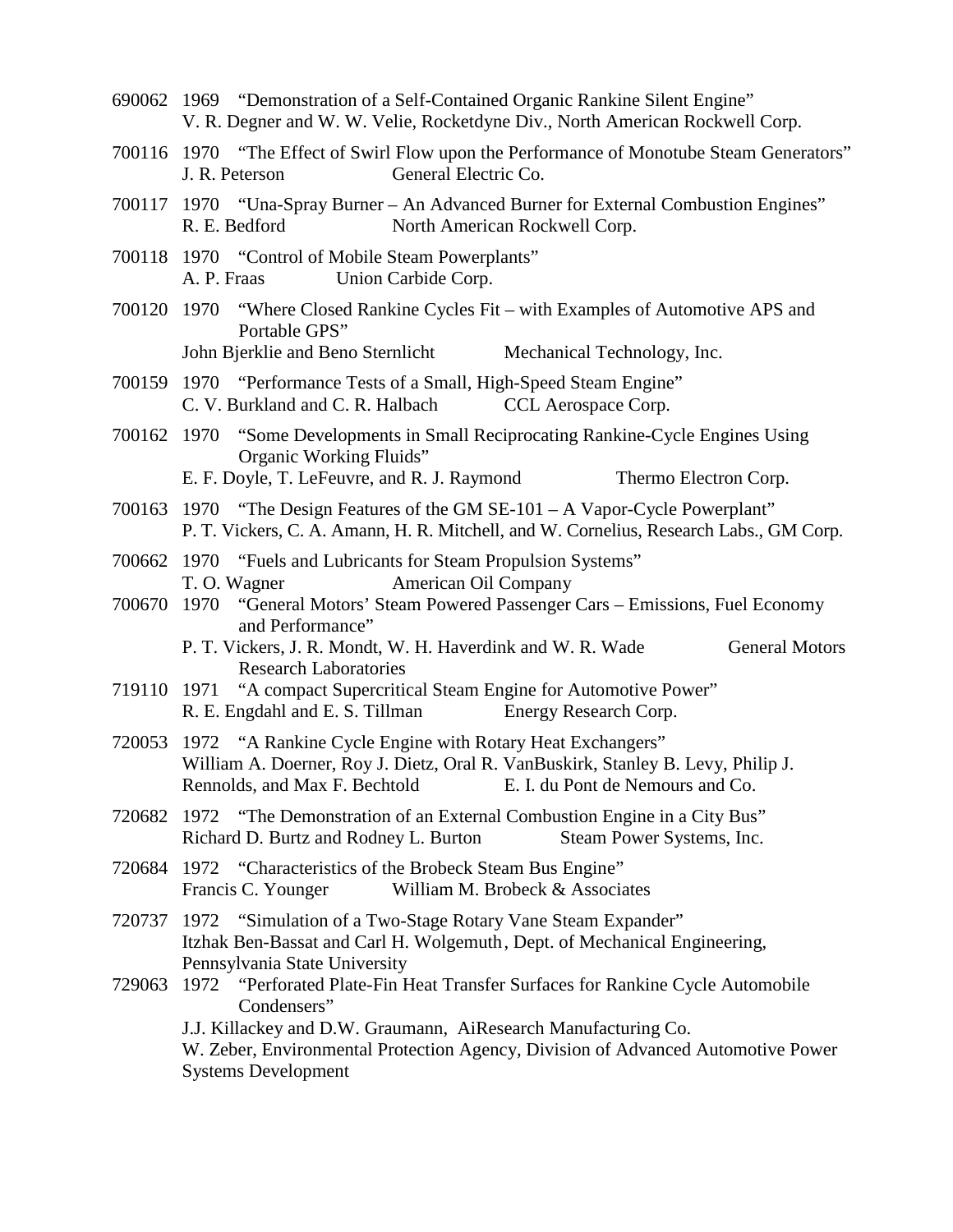- 729132 1972 "High Performance Radiator" G.A.A. Asselman, J. Mulder and R.J. Meijer, Philips Research Laboratories, Netherlands.
- 729138 1972 "Low Emission Rankine Cycle Engine with Organic-Based Working Fluid and Reciprocating Expander for Automobiles."Dean T. Morgan and Edward Doyle, Thermo Electron Corporation, Massachusetts Perter Hutchins, Division of Automotive Power System Development
- 729140 1972 "Development of a Low-Emission Combustor for an Automotive Rankine-Cycle Engine" Herbert R. Hazard, Battelle, Columbus Laboratories, Ohio F. Peter Hutchins, EPA Division of Advanced Automotive Power Systems Development, Michigan
- 730218 1973 "Reviewing the California Steam Bus Project" Roy A. Penner, Californian Steam Bus Project, International Research and Techology Corp.
- 730219 1973 "An Organic Rankine Cycle Engine for a 25-Passenger Bus M. Reck, Aviation Div., Sundstrand Corp., D. Randolf, LTV Aerospace Corp.
- 730519 1973 "Alternative Powerplants" John J. Brogan Advanced Automotive Power Systems Development Division, U. S. Environmental Protection Agency
- 730617 1973 "Automotive Steam Power 1973" Arthur W. Gardiner Tennessee Technological University
- 730620 1973 "Comparative Analysis of Stirling and Other Combustion Engines" Stephen R. Davis and Naeim A. Henein, College of Engineering, Wayne State University
- 730648 1973 "The Stirling Engine for Passenger Car Application" Norman D. Postma, Ford Motor Company Rob Van Giessel and Frits Reinink, N.V. Philips, Holland
- 730671 1973 "Performance of a Homogeneous Combustor for a Rankine Cycle Steam Engine" Joseph Gerstmann and Francesco Pompei Scientific Energy Systems Corp.
- 740295 1974 "Design Features and Initial Performance Data on an Automotive Steam Engine Part I – Overall Powerplant Description and Performance" L. C. Hoagland, R. L. Demier, and J. Gerstmann, Scientific Energy Systems Corp.
- 740296 1974 "Design Features and Initial Performance Data on an Automotive Steam Engine Part II – Reciprocating Steam Expander – Design Features and Performance" W. D. Syniuta Scientific Energy Systems Corp. R. M. Palmer Ricardo & Co. Engineers (1927), Ltd.
- 740297 1974 "Automotive Organic Rankine-Cycle Powerplant Design and Performance Data" P. Patel, E. F. Doyle, R. J. Raymond, and R. Sakhuja, Thermo Electron Corp.
- 740298 1974 "Turbine Rankine Cycle Automotive Engine Development" J. N. Hodgson and F. N. Collamore Aerojet Liquid Rocket Co.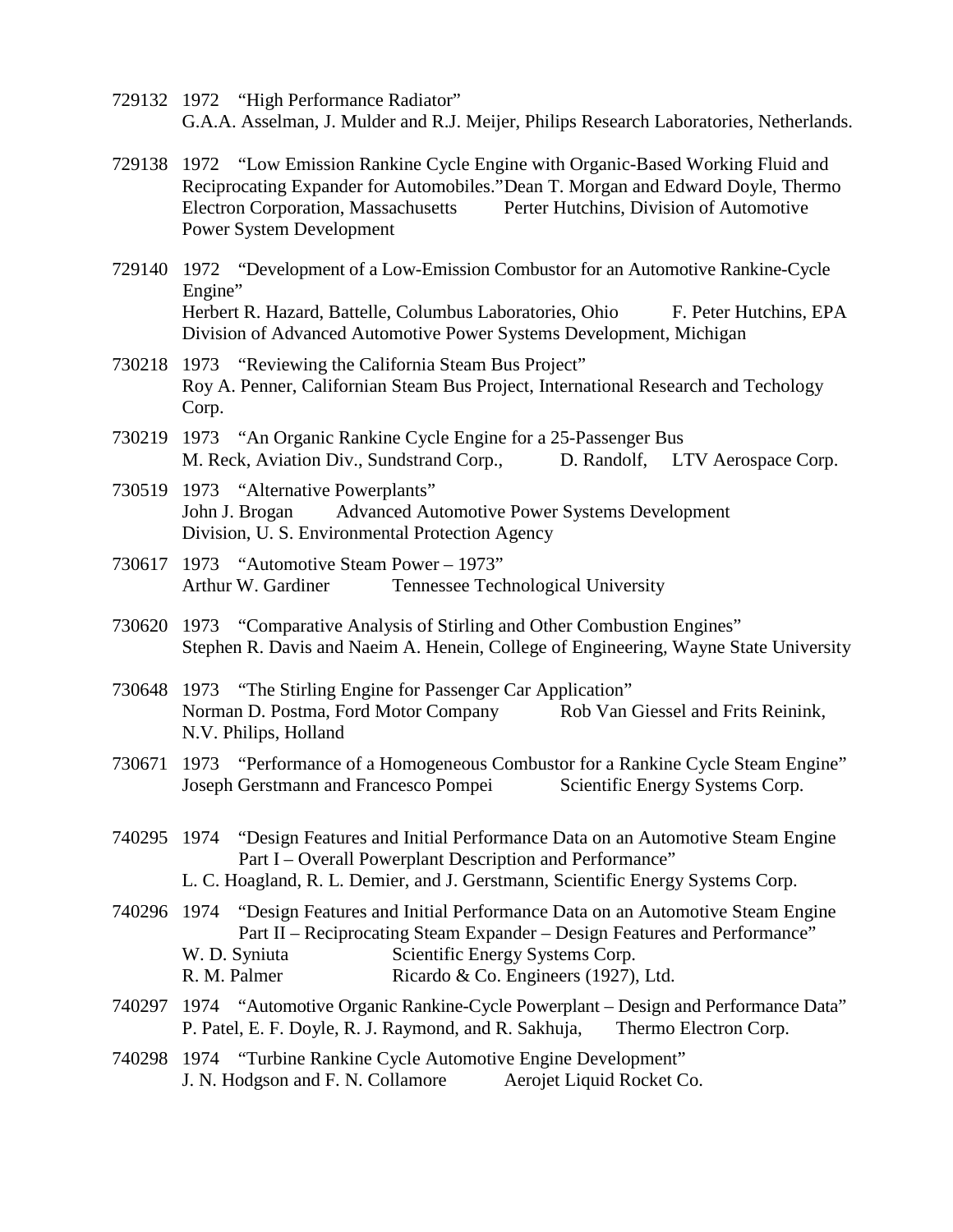|            | 750067 1975 "A Survey of Automotive Rankine Cycle Combustion Technology" |
|------------|--------------------------------------------------------------------------|
| S. Luchter | U. S. Environmental Protection Agency                                    |
| W. Mirsky  | University of Michigan                                                   |

- 750068 1975 "Component Development of Automotive Reciprocating Steam Expanders" Stanislav Jakuba and James A. McGeehan Scientific Energy Systems Corp.
- 750069 1975 "Experience with Steam Cars in California" Roy A. Penner Livermore, Calif. Michael Wenstrom California Research
- 750070 1975 "Steam Power Systems' California Clean Car Project" Philip H. Schneider Steam Power Systems, Inc.
- 750071 1975 "The Carter System—A New Approach for a Steam Powered Automobile" Jay W. Carter, Jr. Jay Carter Enterprises, Inc.
- 750736 1975 "The Design of a Steam Powered Paratransit Vehicle" David D. Norton Steam Power Systems, Inc.
- 760340 1976 "Recent Advances in Vehicular Steam Engine Efficiency" Rodney L. Burton Steam Power Systems, Inc.
- 760341 1976 "The Carter System-Preliminary Test Results of Second Generation Steam Engine" Jay W. Carter, Jr. Jay Carter Enterprises, Inc. William J. Wingenbach AMF Advanced Systems Laboratory
- 760342 1976 "The Application of the Positive Displacement Reciprocating Steam Expander to the Passenger Car" Roger L. Demler Scientific Energy Systems Corp.
- 760343 1976 "Compounding the Truck Diesel Engine with an Organic Rankine-Cycle System" Parimal S. Patel and Edward F. Doyle R & D Center, Thermo Electron Corp.
- 760344 1976 "Progress of Saab Scania's Steam Power Project" Ove B. Platell Saab Scania AB (Sweden)
- 760652 1976 "Advanced Power Systems for Underground Mining Vehicles" John N. Murphy and Richard S. Fowkes Pittsburgh Mining rand Safety Research Center, U. S. Bureau of Mines
- 769211 1976 "Alternate Fuel Capacity of Rankine Cycle Engines" R. D. Burtz Steam Power Systems, Inc., San Diego, CA T. E. Duffy Solar Division of International Harvester, San Diego, CA
- 789526 1978 "Toward a High Efficiency Rankine Cycle Automotive Engine" Ted J. Smith, Chief Design Engineer, Dutcher Industries, Inc., San Diego, CA
- 790022 1979 "Fuel Economy of Alternative Automotive Engines—Learning Curves and Projections" Roy Renner, Consultant, California Harold M. Siegel, South Coast Technology, Inc., California
- 790644 1979 "Application of Rankine Bottoming Diesel Engines to Marine Vessels" Richard A. Tarkir Advanced Technology, Inc.